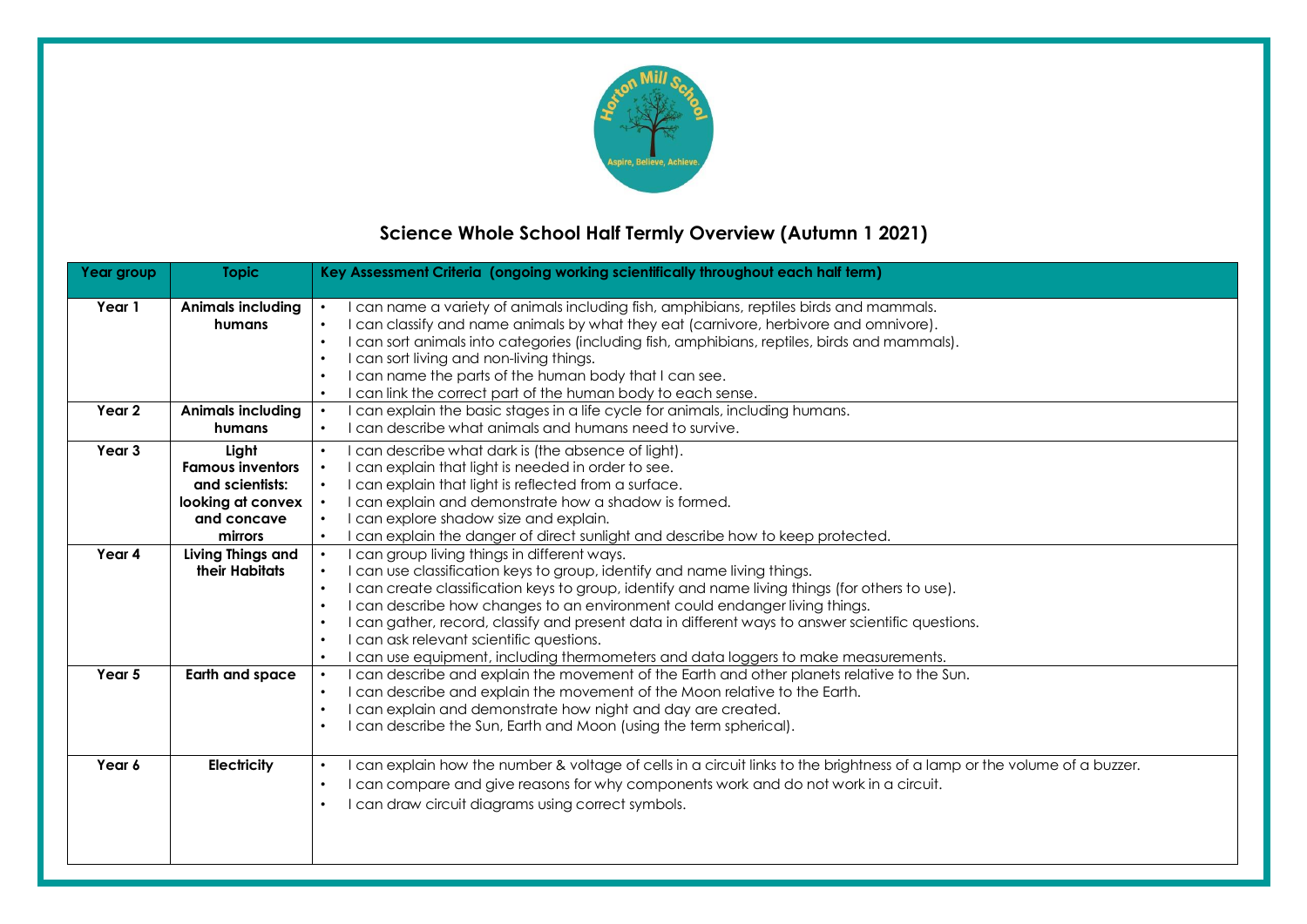

# **Science Whole School Half Termly Overview (Autumn 2 2021)**

| Year group        | <b>Topic</b>                                                                                         | Key Assessment Criteria (ongoing working scientifically throughout each half term)                                                                                                                                                                                                                                                                                                                                                                                                                                                                                          |
|-------------------|------------------------------------------------------------------------------------------------------|-----------------------------------------------------------------------------------------------------------------------------------------------------------------------------------------------------------------------------------------------------------------------------------------------------------------------------------------------------------------------------------------------------------------------------------------------------------------------------------------------------------------------------------------------------------------------------|
| Year 1            | <b>Seasonal changes</b><br>(Autumn/Winter)                                                           | I can observe and comment on changes in the seasons.<br>can name the seasons and suggest the type of weather in each season.<br>$\bullet$                                                                                                                                                                                                                                                                                                                                                                                                                                   |
| Year 2            | <b>Materials</b><br><b>Famous inventors</b><br>and scientists:<br><b>Charles</b><br><b>Macintosh</b> | I can identify and name a range of materials, including wood, metal, plastic, glass, brick, rock, paper and cardboard.<br>$\bullet$<br>can suggest why a material might or might not be used for a specific job.                                                                                                                                                                                                                                                                                                                                                            |
| Year <sub>3</sub> | <b>Animals including</b><br>humans<br>(Nutrition)                                                    | can explain the importance of a nutritious, balanced diet.<br>I can explain how nutrients, water and oxygen are transported within animals and humans.<br>$\bullet$<br>I can ask relevant scientific questions I can gather, record, classify and present data in different ways to answer scientific<br>$\bullet$<br>questions.                                                                                                                                                                                                                                            |
| Year 4            | <b>Electricity</b>                                                                                   | I can identify and name appliances that require electricity to function.<br>$\bullet$<br>I can construct a series circuit.<br>$\bullet$<br>I can identify and name the components in a series circuit (including cells, wires, bulbs, switches and buzzers).<br>$\bullet$<br>I can draw a circuit diagram.<br>$\bullet$<br>I can predict and test whether a lamp will light within a circuit.<br>٠<br>I can describe the function of a switch in a circuit.<br>٠<br>I can describe the difference between a conductor and insulators; giving examples of each.<br>$\bullet$ |
| Year 5            | Properties of<br>materials - solids,<br>gases, liquids                                               | I can compare and group materials based on their properties (e.g. hardness, solubility, transparency, conductivity, [electrical &<br>$\bullet$<br>thermal], and response to magnets).<br>I can describe how a material dissolves to form a solution; explaining the process of dissolving.<br>$\bullet$<br>I can explain how some changes result in the formation of a new material and that this is usually irreversible.<br>$\bullet$                                                                                                                                     |
| Year 6            | Living things and<br>their habitat                                                                   | can describe the differences between different life cycles.<br>$\bullet$<br>can describe the process of reproduction in plants.<br>$\bullet$                                                                                                                                                                                                                                                                                                                                                                                                                                |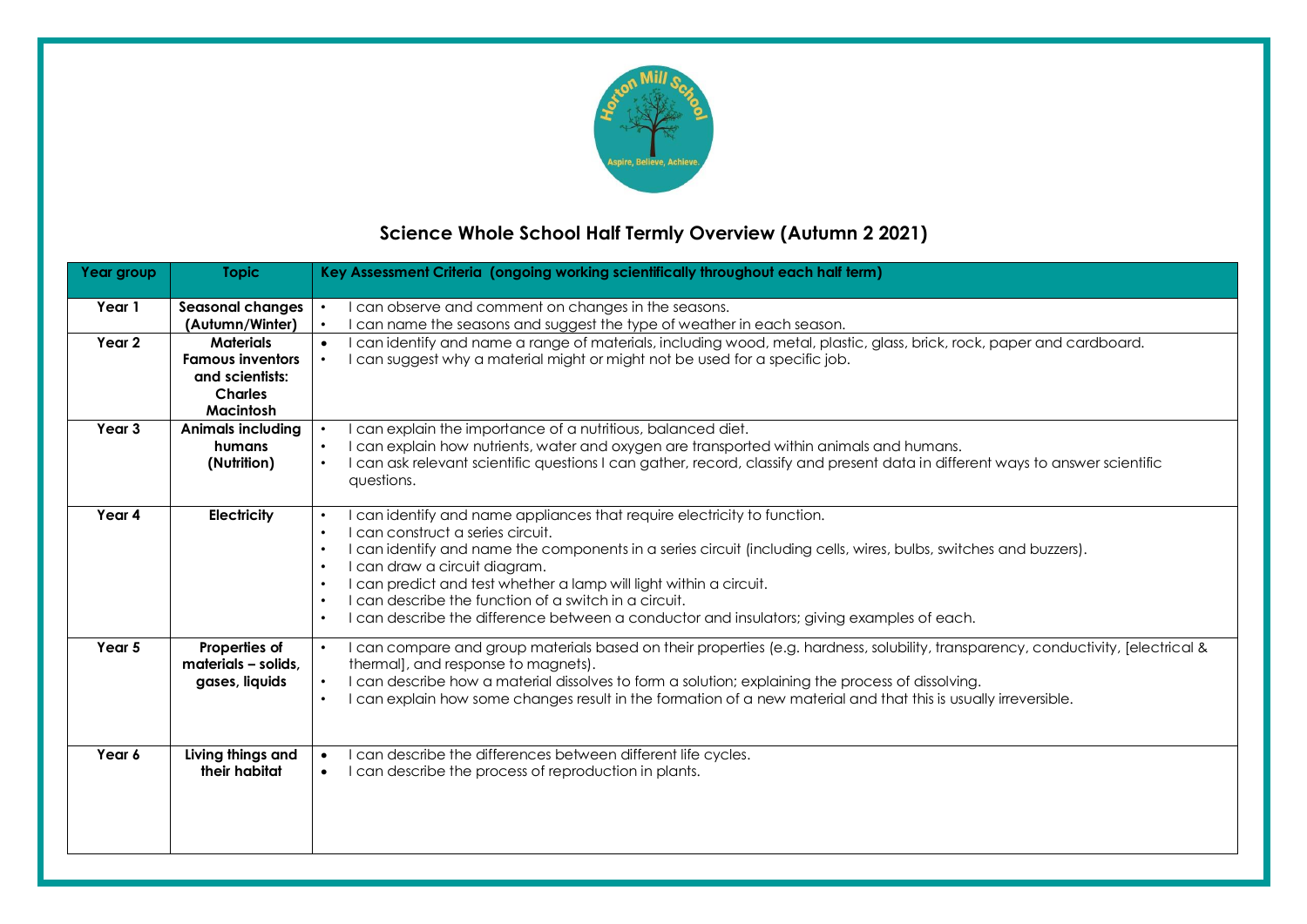

# **Science Whole School Half Termly Overview (Spring 1 2022)**

| Year group | <b>Topic</b>                                                                                    | <b>Key Assessment Criteria</b>                                                                                                                                                                                                                                                                                                                                                                                                                                                                                                                                                                                                                                    |
|------------|-------------------------------------------------------------------------------------------------|-------------------------------------------------------------------------------------------------------------------------------------------------------------------------------------------------------------------------------------------------------------------------------------------------------------------------------------------------------------------------------------------------------------------------------------------------------------------------------------------------------------------------------------------------------------------------------------------------------------------------------------------------------------------|
| Year 1     | <b>Seasonal changes</b><br>(Winter/Spring)                                                      | I can observe and comment on changes in the seasons.<br>I can name the seasons and suggest the type of weather in each season.<br>$\bullet$                                                                                                                                                                                                                                                                                                                                                                                                                                                                                                                       |
| Year 2     | <b>Materials</b><br>(including forces<br>acting on them)                                        | I can explore how shapes can be changed by squashing, bending, twisting and stretching<br>$\bullet$<br>Famous inventors and scientists: John Boyd Dunlop                                                                                                                                                                                                                                                                                                                                                                                                                                                                                                          |
| Year 3     | Human body and<br>skeletons<br><b>Famous inventors</b><br>and scientists:<br><b>Marie Curie</b> | can describe and explain the skeletal system of a human.<br>I can describe and explain the muscular system of a human.<br>$\bullet$<br>I can describe the purpose of the skeleton in humans and animals.<br>$\bullet$<br>I can ask relevant scientific questions.<br>$\bullet$<br>I can use observations and knowledge to answer scientific questions.<br>$\bullet$<br>I can set up a simple enquiry to explore a scientific question.<br>$\bullet$<br>I can gather, record, classify and present data in different ways to answer scientific questions.<br>$\bullet$<br>I can identify differences, similarities and changes related to an enquiry.<br>$\bullet$ |
| Year 4     | <b>Animals including</b><br>humans<br>(digestive system<br>& teeth                              | I can identify and name the parts of the human digestive system.<br>I can describe the functions of the organs in the human digestive system.<br>$\bullet$<br>I can identify and describe the different types of teeth in humans.<br>$\bullet$<br>I can describe the functions of different human teeth.<br>$\bullet$<br>I can use observations and knowledge to answer scientific questions.<br>$\bullet$<br>I can use findings to report in different ways, including oral and written explanations, presentation.<br>$\bullet$                                                                                                                                 |
| Year 5     | <b>Forces</b>                                                                                   | I can explain what gravity is and its impact on our lives.<br>$\bullet$<br>I can identify and explain the effect of air resistance.<br>$\bullet$<br>I can identify and explain the effect of water resistance.<br>$\bullet$<br>I can identify and explain the effect of friction.<br>$\bullet$<br>I can explain how levers, pulleys and gears allow a smaller force to have a greater effect.<br>$\bullet$                                                                                                                                                                                                                                                        |
| Year 6     | Evolution                                                                                       | I can describe how the earth and living things have changed over time.<br>$\bullet$<br>I can explain how fossils can be used to find out about the past.<br>$\bullet$<br>I can explain about reproduction and offspring (recognising that offspring normally vary and are not identical to their parents).<br>$\bullet$<br>I can explain how animals and plants are adapted to suit their environment.<br>$\bullet$<br>I can link adaptation over time to evolution.<br>$\bullet$<br>I can explain evolution.                                                                                                                                                     |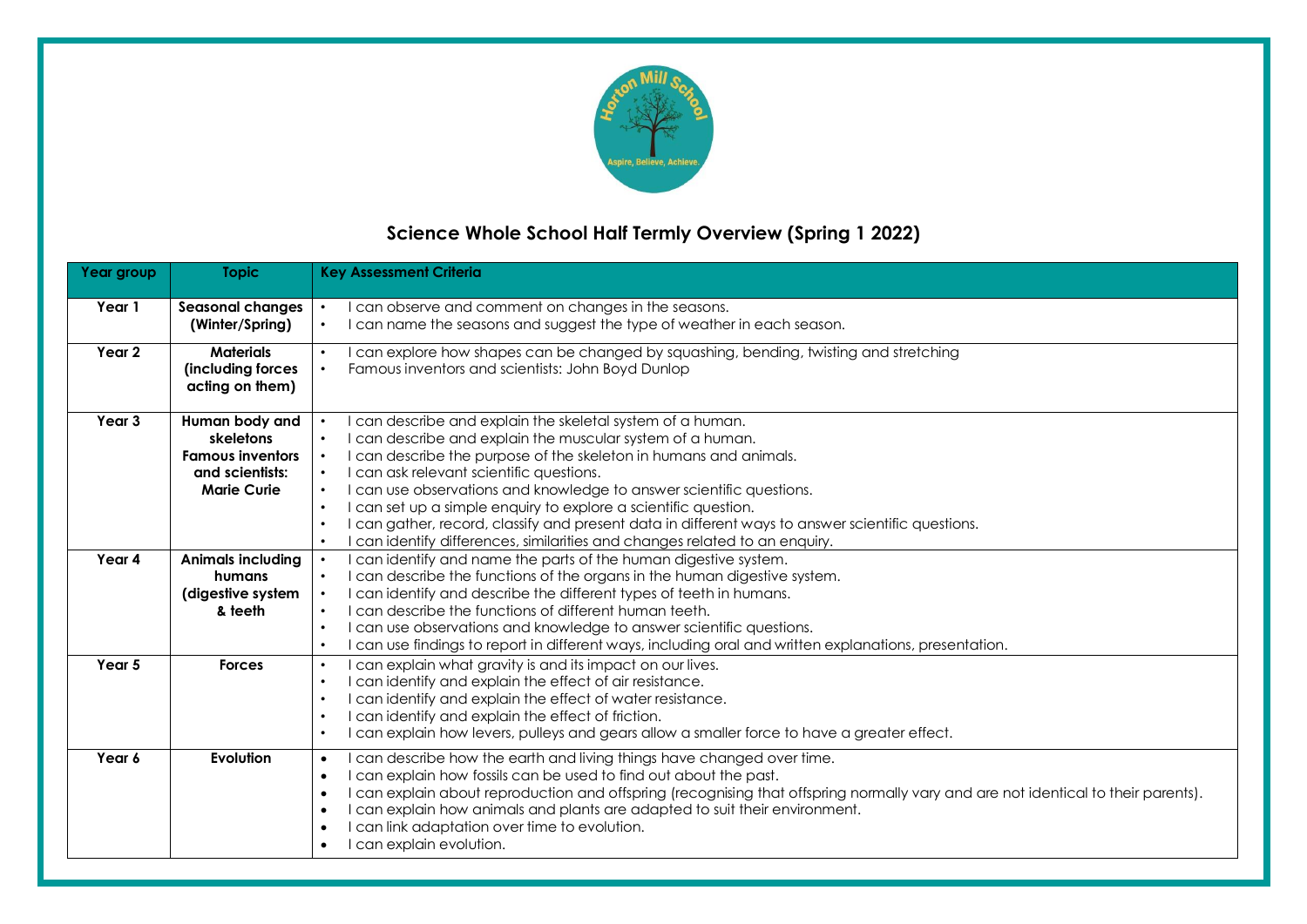

# **Science Whole School Half Termly Overview (Spring 2 2022)**

| Year group | <b>Topic</b>      | <b>Key Assessment Criteria</b>                                                                                                                                                                          |
|------------|-------------------|---------------------------------------------------------------------------------------------------------------------------------------------------------------------------------------------------------|
| Year 1     | <b>Materials</b>  | can distinguish between an object and the material it is made from.<br>$\bullet$                                                                                                                        |
|            |                   | can explain the materials that an object is made from.<br>$\bullet$                                                                                                                                     |
|            |                   | can name wood, plastic, glass, metal, water and rock.<br>$\bullet$                                                                                                                                      |
|            |                   | can describe the properties of everyday materials.<br>$\bullet$                                                                                                                                         |
|            |                   | can group objects based on the materials they are made from.<br>$\bullet$                                                                                                                               |
| Year 2     | <b>Plants</b>     | can describe how seeds and bulbs grow into plants.<br>$\bullet$                                                                                                                                         |
|            |                   | can describe what plants need in order to grow and stay healthy (water, light & suitable temperature).<br>$\bullet$                                                                                     |
| Year 3     | <b>Forces and</b> | can explore and describe how objects move on different surfaces.<br>$\bullet$                                                                                                                           |
|            |                   | can explain how some forces require contact and some do not, giving examples.<br>$\bullet$                                                                                                              |
|            | <b>Magnets</b>    | $\bullet$                                                                                                                                                                                               |
|            |                   | can explore and explain how objects attract and repel in relation to objects and other magnets.<br>can predict whether objects will be magnetic and carry out an enquiry to test this out.<br>$\bullet$ |
|            |                   | $\bullet$                                                                                                                                                                                               |
|            |                   | can describe how magnets work.                                                                                                                                                                          |
| Year 4     | Sound             | can predict whether magnets will attract or repel and give a reason.<br>$\bullet$<br>can describe how sound is made.                                                                                    |
|            |                   | $\bullet$                                                                                                                                                                                               |
|            |                   | can explain how sound travels from a source to our ears.<br>$\bullet$                                                                                                                                   |
|            |                   | can explain the place of vibration in hearing.<br>$\bullet$                                                                                                                                             |
|            |                   | can explore the correlation between pitch and the object producing a sound.<br>$\bullet$                                                                                                                |
|            |                   | can explore the correlation between the volume of a sound and the strength of the vibrations that produced it.<br>$\bullet$                                                                             |
|            |                   | can describe what happens to a sound as it travels away from its source.<br>$\bullet$                                                                                                                   |
| Year 5     | Properties and    | can describe how a material dissolves to form a solution; explaining the process of dissolving.<br>$\bullet$                                                                                            |
|            | changes to        | can describe and show how to recover a substance from a solution.<br>$\bullet$                                                                                                                          |
|            | materials -       | can describe how some materials can be separated.<br>$\bullet$                                                                                                                                          |
|            | ir/reversible     | can demonstrate how materials can be separated (e.g. through filtering, sieving and evaporating).<br>$\bullet$                                                                                          |
|            |                   | I know and can demonstrate that some changes are reversible and some are not.<br>$\bullet$                                                                                                              |
|            |                   | can explain how some changes result in the formation of a new material and that this is usually irreversible.<br>$\bullet$                                                                              |
|            |                   | can discuss reversible and irreversible changes.<br>$\bullet$                                                                                                                                           |
|            |                   | can give evidenced reasons why materials should be used for specific purposes.<br>$\bullet$                                                                                                             |
| Year 6     | Health / micro-   | can classify living things into broad groups according to observable characteristics and based on similarities & differences.<br>$\bullet$                                                              |
|            | organisms         | can describe how living things have been classified.<br>$\bullet$                                                                                                                                       |
|            |                   | can give reasons for classifying plants and animals in a specific way.<br>$\bullet$                                                                                                                     |
|            |                   |                                                                                                                                                                                                         |
|            |                   |                                                                                                                                                                                                         |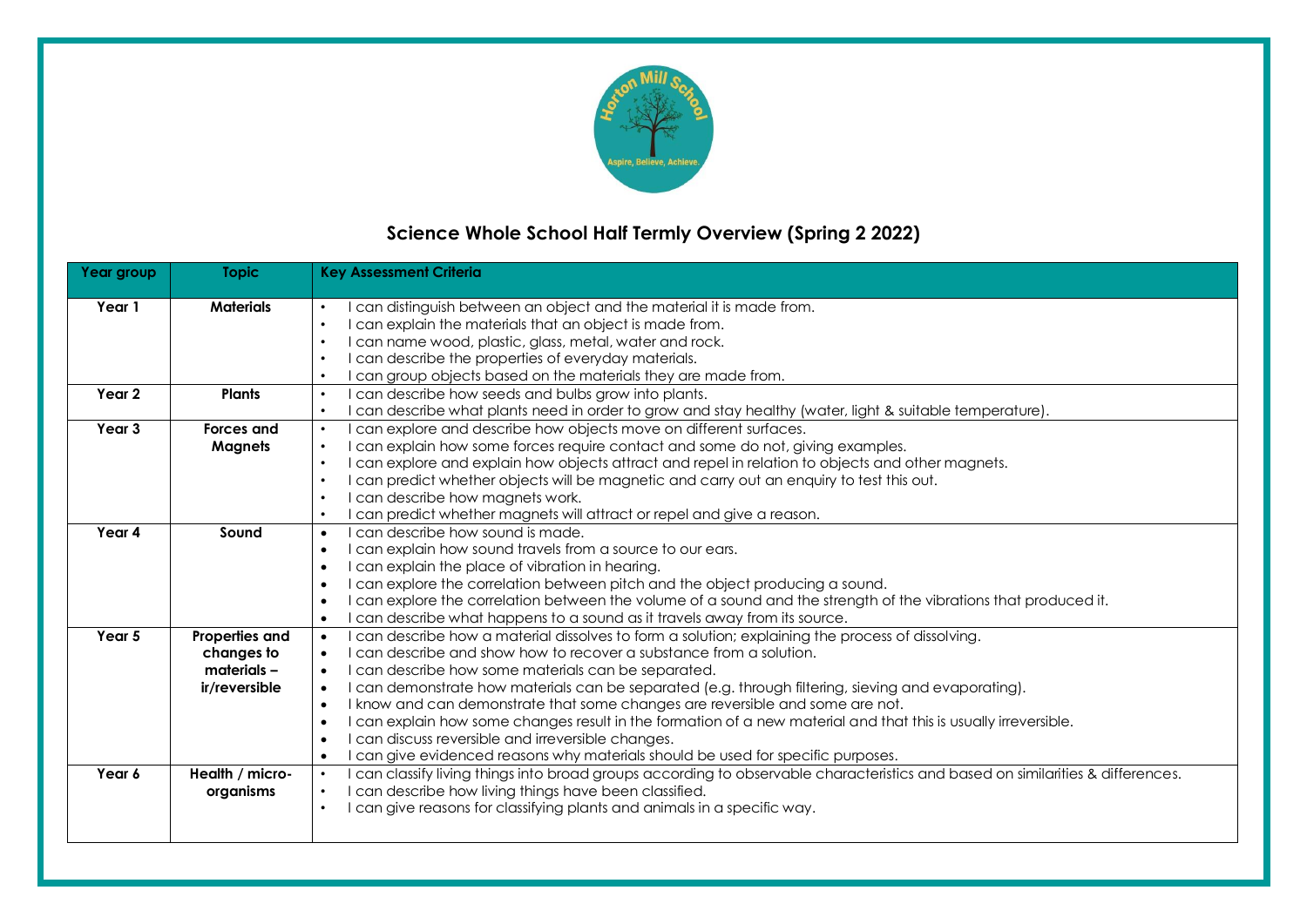

# **Science Whole School Half Termly Overview (Summer 1 2022)**

| Year group        | <b>Topic</b>                                                                            | <b>Key Assessment Criteria</b>                                                                                                                                                                                                                                                                                                                             |
|-------------------|-----------------------------------------------------------------------------------------|------------------------------------------------------------------------------------------------------------------------------------------------------------------------------------------------------------------------------------------------------------------------------------------------------------------------------------------------------------|
| Year 1            | <b>Plants</b>                                                                           | can name a variety of common wild and garden plants.<br>$\bullet$<br>I can name the petals, stem, leaf and root of a plant.<br>$\bullet$<br>I can name the roots, trunk, branches and leaves of a tree.<br>$\bullet$<br>I can name a variety of animals including fish, amphibians, reptiles birds and mammals.<br>$\bullet$                               |
| Year 2            | <b>Healthy Eating</b>                                                                   | can describe how animals find their food.<br>$\bullet$<br>I can name some different sources of food for animals.<br>$\bullet$<br>I can explain a simple food chain.<br>$\bullet$<br>can describe why exercise, a balanced diet and good hygiene are important for humans.<br>$\bullet$                                                                     |
| Year <sub>3</sub> | <b>Plants</b><br><b>Famous inventors</b><br>and scientists: The<br><b>Plant Hunters</b> | I can describe the function of different parts of flowing plants and trees.<br>$\bullet$<br>can explore and describe the needs of different plants for survival.<br>I can explore and describe how water is transported within plants.<br>can describe the plant life cycle, especially the importance of flowers.<br>$\bullet$                            |
| Year 4            | States of matter                                                                        | can group materials based on their state of matter (solid, liquid, gas).<br>$\bullet$<br>I can describe how some materials can change state.<br>$\bullet$<br>I can explore how materials change state.<br>$\bullet$<br>I can measure the temperature at which materials change state.<br>$\bullet$                                                         |
| Year 5            | Living things -<br>plants                                                               | can describe the differences between different life cycles.<br>$\bullet$<br>I can describe the process of reproduction in plants.<br>$\bullet$                                                                                                                                                                                                             |
| Year 6            | <b>Animals including</b><br>humans                                                      | can identify and name the main parts of the human circulatory system.<br>I can describe the function of the heart, blood vessels and blood.<br>$\bullet$<br>I can discuss the impact of diet, exercise, drugs and life style on health.<br>$\bullet$<br>I can describe the ways in which nutrients and water are transported in animals, including humans. |